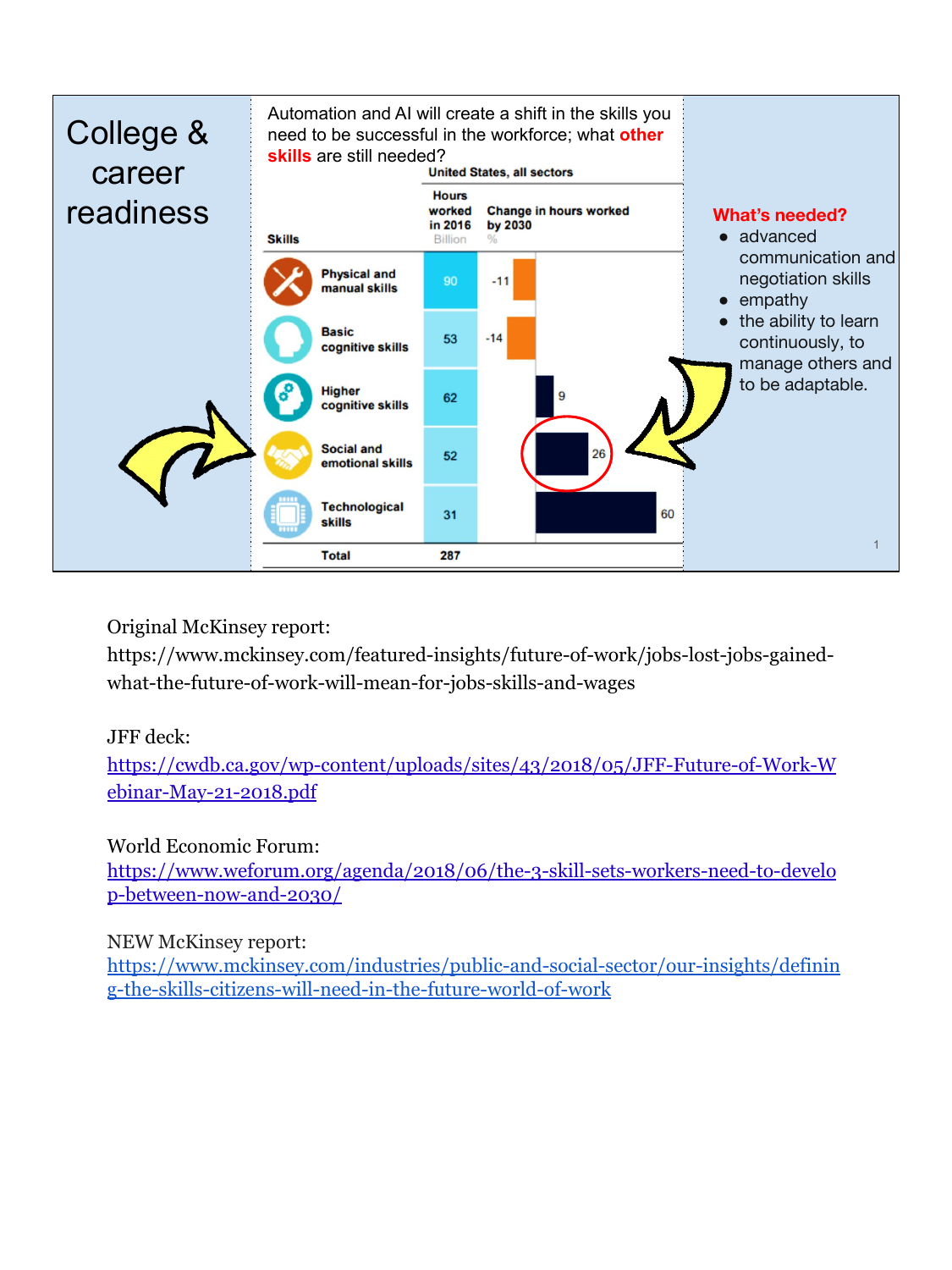| Self-leadership                                                                                                                                                          | Digital                                                                                                                                                  | <b>Digital fluency and citizenship</b>                           |  |
|--------------------------------------------------------------------------------------------------------------------------------------------------------------------------|----------------------------------------------------------------------------------------------------------------------------------------------------------|------------------------------------------------------------------|--|
| Self-awareness and self-management                                                                                                                                       |                                                                                                                                                          |                                                                  |  |
| ● Understanding own emotions ● Integrity<br>and triggers<br>● Self-control and regulation<br>wellness<br>$\bullet$ Understanding own strengths $\bullet$ Self-confidence | • Digital literacy<br>• Self-motivation and<br>• Digital learning                                                                                        | • Digital collaboration<br>• Digital ethics                      |  |
| Entrepreneurship<br>• Courage and risk-taking<br>• Driving change and innovation                                                                                         | Software use and development<br>● Energy, passion,<br>• Programming literacy<br>and optimism<br>● Data analysis and statistics<br>● Breaking orthodoxies | • Computational and<br>algorithmic thinking                      |  |
| <b>Goals achievement</b><br>• Ownership and decisiveness<br>● Achievement orientation                                                                                    | Understanding digital systems<br>● Grit and persistence<br>• Data literacy<br>Coping with uncertainty<br>• Smart systems<br>● Self-development           | • Cybersecurity literacy<br>● Tech translation and<br>enablement |  |

JUST THIS SUMMER, a new report

Their research identified 56 foundation skills that will help citizens thrive in the future of work.

13 skill groups and 4 categories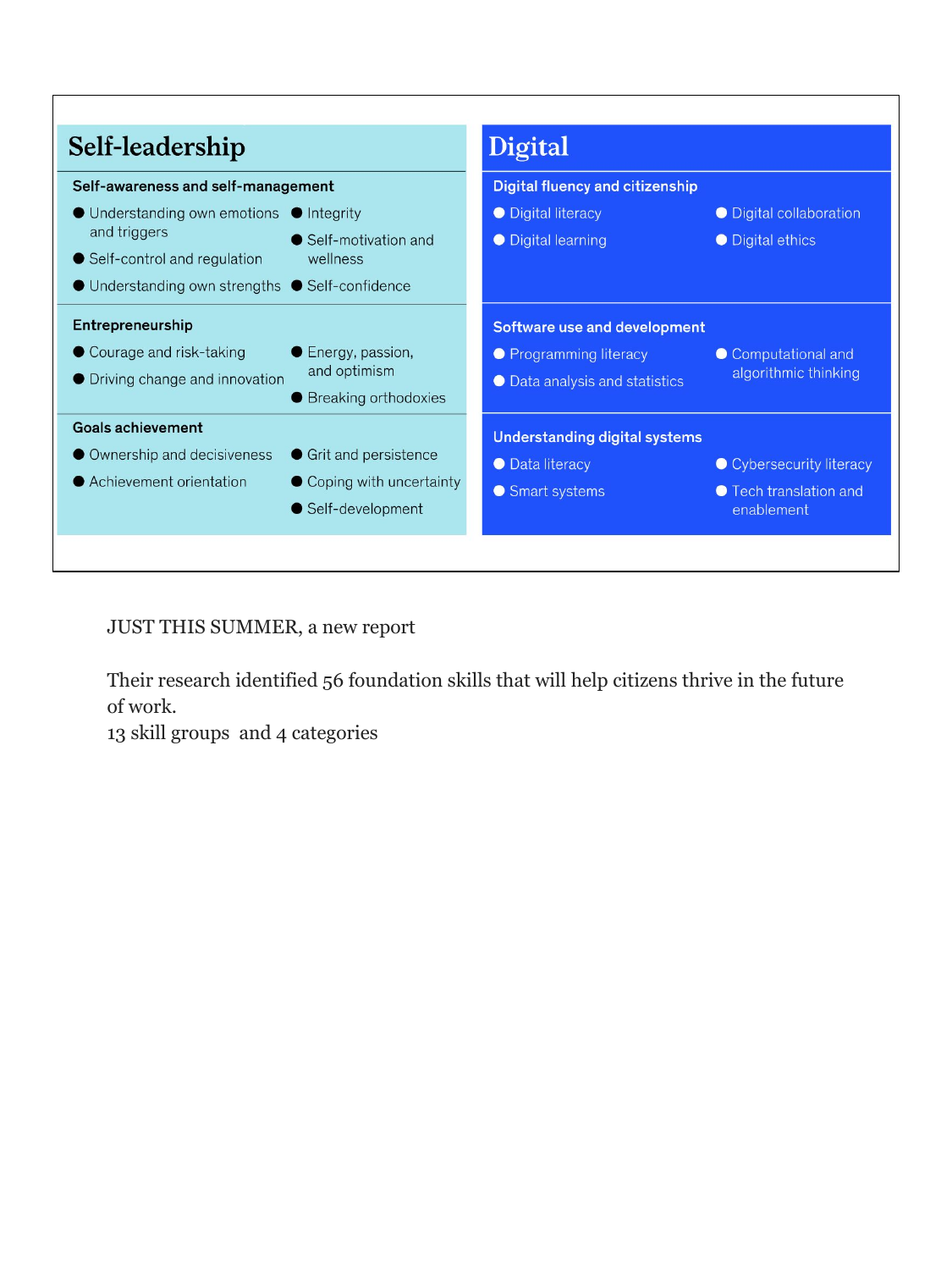| <b>Cognitive</b>                                                                                                                                  |                                                                                                                                                                                              | <b>Interpersonal</b>                                                                                                                           |                                                                                                                  |
|---------------------------------------------------------------------------------------------------------------------------------------------------|----------------------------------------------------------------------------------------------------------------------------------------------------------------------------------------------|------------------------------------------------------------------------------------------------------------------------------------------------|------------------------------------------------------------------------------------------------------------------|
| <b>Critical thinking</b><br>● Structured problem<br>solving<br>• Logical reasoning<br>● Understanding biases<br>● Seeking relevant<br>information | Planning and ways of working<br>● Work-plan development<br>• Time management and<br>prioritization<br>$\bullet$ Agile thinking                                                               | <b>Mobilizing systems</b><br>● Role modeling<br>$\bullet$ Win-win negotiations<br>• Crafting an inspiring vision<br>● Organizational awareness | <b>Developing relationships</b><br>$\bullet$ Empathy<br>● Inspiring trust<br>$\bullet$ Humility<br>● Sociability |
| Communication<br>● Storytelling and public<br>speaking<br>● Asking the right<br>questions<br>● Synthesizing messages<br>● Active listening        | <b>Mental flexibility</b><br>• Creativity and imagination<br>● Translating knowledge to<br>different contexts<br>● Adopting a different<br>perspective<br>• Adaptability<br>Ability to learn | <b>Teamwork effectiveness</b><br>● Fostering inclusiveness<br>• Motivating different<br>personalities<br>● Resolving conflicts                 | • Collaboration<br>Coaching<br>● Empowering                                                                      |

Their research identified 56 foundation skills that will help citizens thrive in the future of work.

13 skill groups and 4 categories